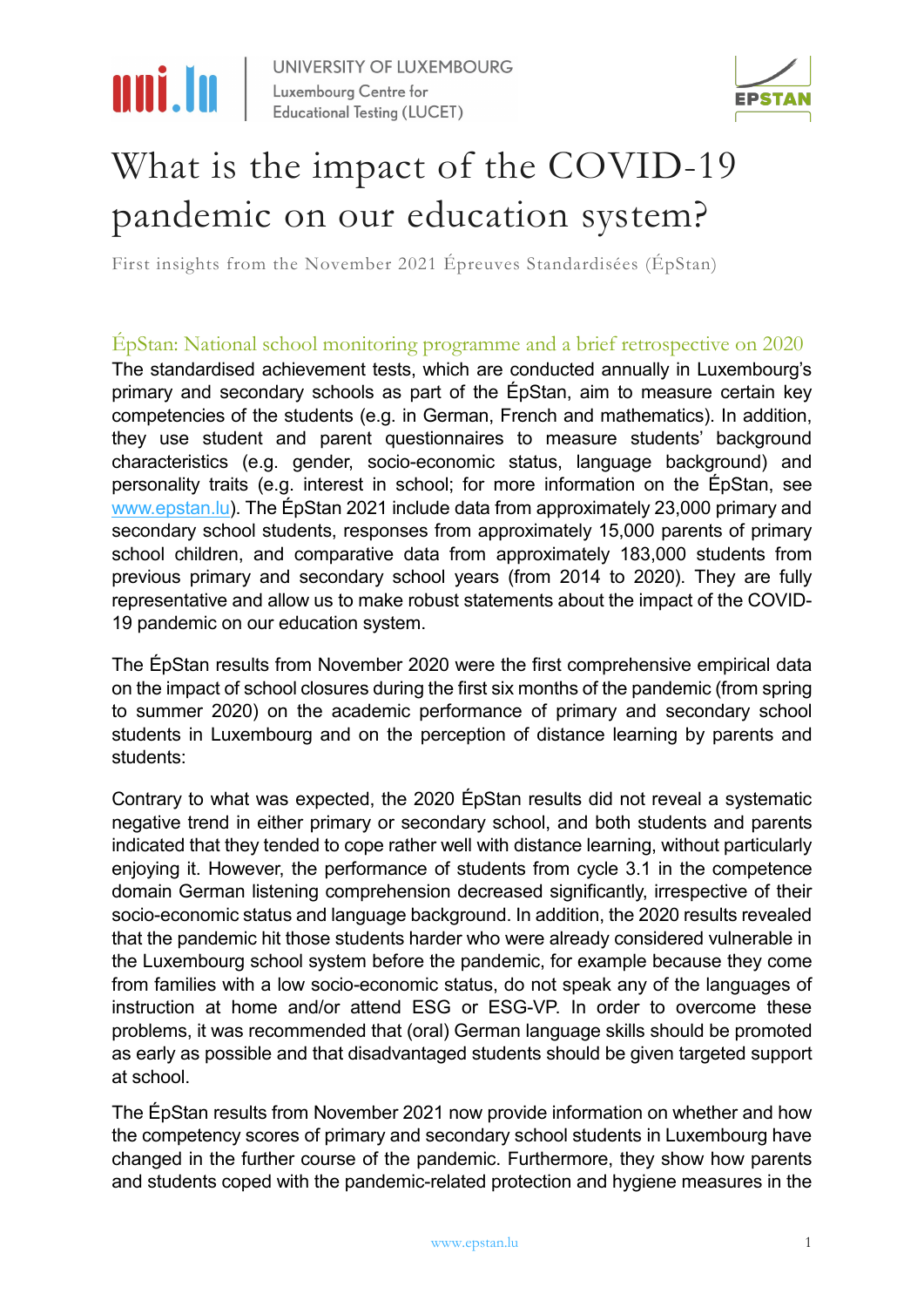

UNIVERSITY OF LUXEMBOURG Luxembourg Centre for **Educational Testing (LUCET)** 



school year 2020/2021, and how the situation of disadvantaged students developed. It should be noted that not the same students or parents answered the questionnaires, but those from the following cohort. A longitudinal analysis of the effects will only be possible with the ÉpStan 2022. Initial findings on these questions are presented below – exemplarily for cycle 3.1 of the primary school (or 4.1 for the subject French) and for Grade 9 of the secondary school.

#### Perception in primary school based on ÉpStan parent questionnaires

#### Coping

According to their parents, Luxembourg's primary school students coped rather well with the pandemic-related protective and hygiene measures in the school year 2020/2021 in general, as well as in mathematics and French. In German, on the other hand, these were perceived as somewhat more challenging and especially so by primary school students who come from socio-economically disadvantaged households and/or who do not speak Luxembourgish or German at home. In comparison to the results from 2020, however, it is evident that primary school students, according to their parents, coped somewhat better with the protective and hygiene measures in the school year 2020/2021 than during the widely applied home-schooling in the spring of 2020.

#### Motivation

Despite the pandemic-related protective and hygienic measures, the majority of primary school students were, according to their parents, just as motivated as in the normal school routine, and they also enjoyed school just as much. Acomparison with the results from 2020 also shows that children were clearly more motivated in the school year 2020/2021 and had considerably more fun in class than during the widely applied homeschooling at the beginning of the pandemic.

#### Additional support

While the majority of parents indicated that their child had received additional help from parents and/or siblings when needed in the last school year, the feedback regarding additional support from teachers and/or classmates was less consistent: Almost one third of the parents – and thus slightly more than in the ÉpStan 2020 – stated that their child had not received any additional help from teachers and/or classmates. However, if the socio-economic status and/or the language background of the students is also considered when looking at the results, it is evident that teachers have continued to offer their additional help in a differentiated way in the school year 2020/2021: As in the previous year, parents of socio-economically disadvantaged students and parents of students who speak neither Luxembourgish nor German at home reported slightly more frequently that their child had received additional support from teachers.

### The perception in secondary school based on ÉpStan student questionnaires

#### Coping

Secondary school students coped (rather) well with the pandemic-related protective and hygiene measures, both in general and in the subjects German and French. In mathematics, however, these were perceived as somewhat more challenging. In comparison to the results from 2020, it is also shown that the students in general and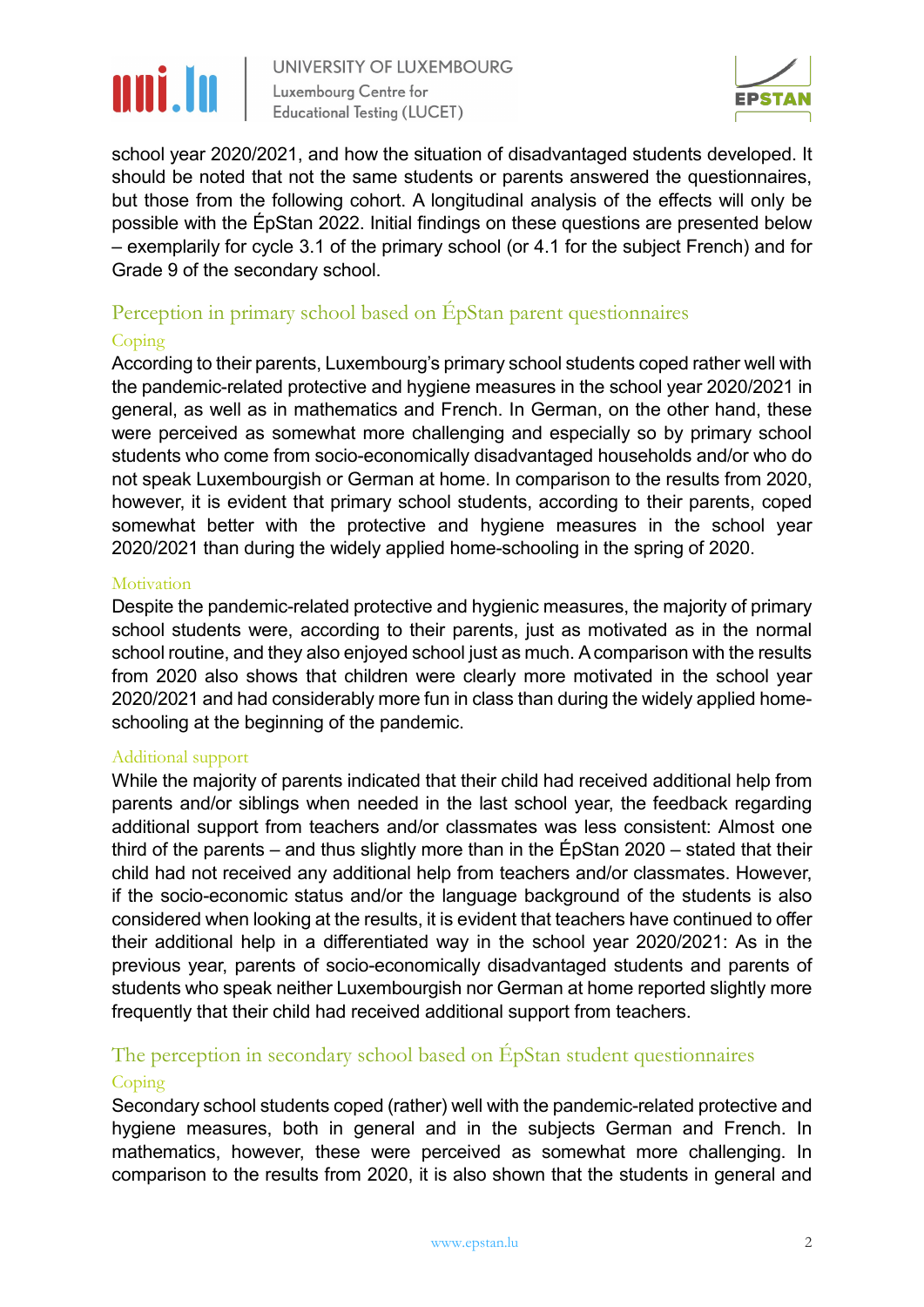# nni.In

UNIVERSITY OF LUXEMBOURG Luxembourg Centre for **Educational Testing (LUCET)** 



across all subjects coped somewhat worse than during the widely applied homeschooling. This finding is in contrast to the results from the parent questionnaires in primary school: here, parents reported that their child coped somewhat better with the pandemic-related protective and hygiene measures in the school year 2020/2021 than during the widely applied home-schooling in spring 2020. However, if one looks at the results of secondary school separately according to school tracks, it appears that primarily those students attending the ESG or ESG-VP coped somewhat worse in general as well as in the subjects of German and mathematics. Overall, however, the differences between students from different school tracks in terms of coping with the pandemic-related protective and hygiene measures seem somewhat smaller than in ÉpStan 2020. This is particularly evident in the subject French.

#### **Motivation**

Only about half of all secondary school students stated that they were just as motivated as in the normal school routine, in spite of the pandemic-related protective and hygienic measures. The response to the question about fun at school was similar in all school tracks. Unlike in primary school, secondary school students were not more motivated in the school year 2020/2021 than during the widely applied home-schooling. Instead, the proportion of motivated students has decreased somewhat and the number of students who said to have enjoyed school has decreased considerably.

#### Additional support

About two-thirds of secondary school students reported receiving additional help when needed in the school year 2020/2021, both from parents and/or siblings and from teachers and/or classmates. However, the additional help from parents and/or siblings seems to be less pronounced compared to primary school, possibly due to more demanding lesson content. Similar to primary school, the proportion of secondary students who reported receiving additional support from teachers and/or classmates in the ÉpStan 2021 has decreased compared to the previous year. At the same time, the feedback from autumn 2021 also indicates in secondary school that the teachers provided somewhat more targeted additional support in the 2020/2021 school year than at the beginning of the pandemic: It were primarily ESG-VP students who reported receiving additional support from their teachers in the ÉpStan 2021.

#### ÉpStan test results in primary school

Overall, the ÉpStan test results in primary school remain stable even after two years of pandemic. The decline observed in 2020 in German listening comprehension competencies, which was evident among students in cycle 3.1 regardless of their socioeconomic status, seems at first glance to have been compensated for: The competencies in German listening comprehension have improved overall and also across all social groups. However, if students are divided according to language background, a more differentiated picture emerges: Students who speak German and/or Luxembourgish at home perform significantly better in German listening comprehension than in the ÉpStan 2020. Students, who speak French or Portuguese at home, however, do not accomplish this improvement, but continue to achieve the lower level of competence observed after the first year of the pandemic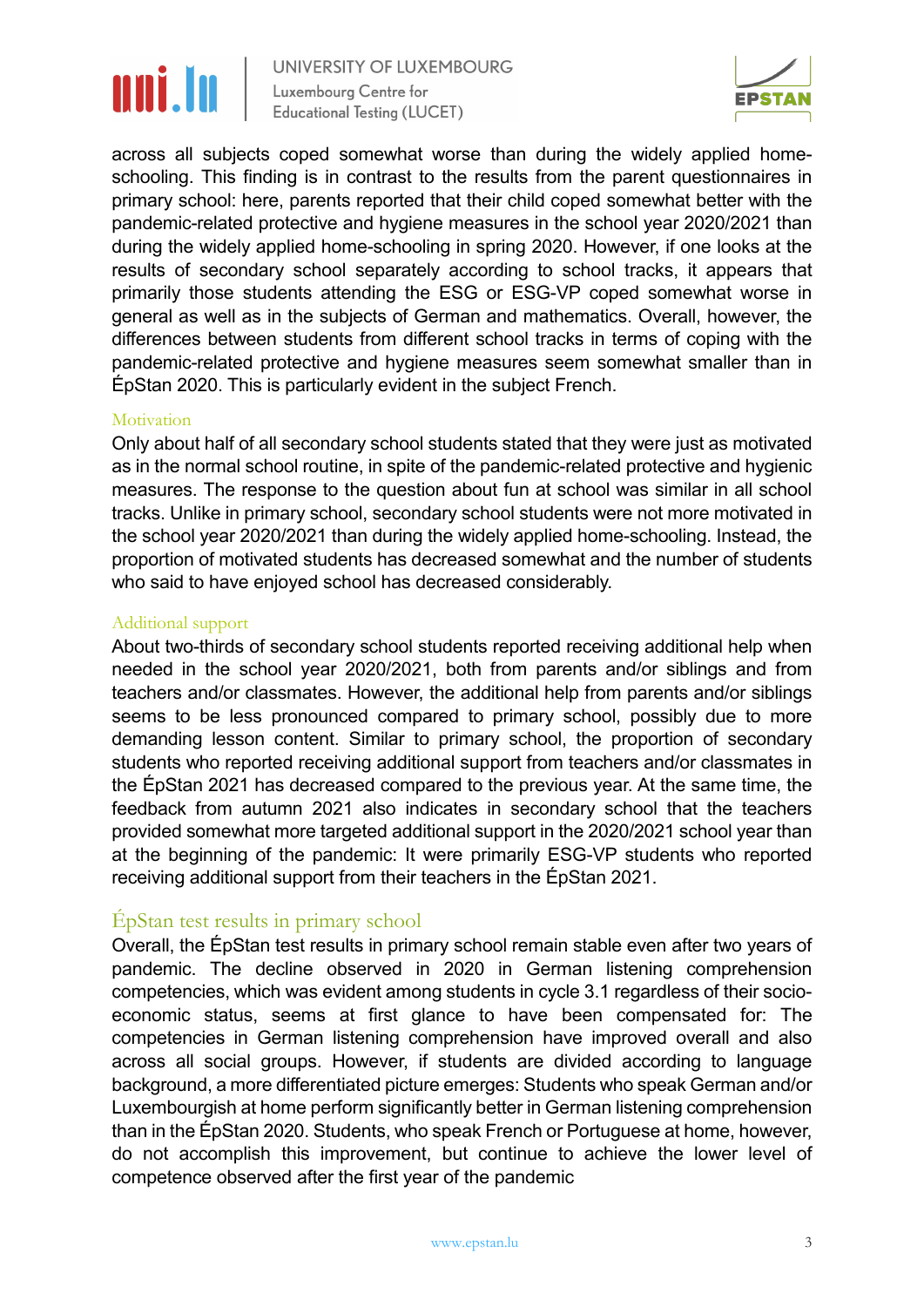# nni.In

UNIVERSITY OF LUXEMBOURG Luxembourg Centre for **Educational Testing (LUCET)** 



In addition, the ÉpStan 2021 results also show a slight decline in German reading comprehension in cycle 4.1. This decline is independent of the students' socio-economic status and language background. However, it is more pronounced for students who speak French at home and is already indicated in the results from cycle 3.1.

#### ÉpStan test results in secondary school

Similar to primary school, the test results in secondary school – especially in the ESC – are largely stable. However, in the two other tracks (ESG and ESG-VP), there is a clear decline in German reading comprehension. While in ESC, this mainly affects students who speak French at home, this loss of competence can be observed regardless of the language background of the students in the other two school tracks (ESG and ESG-VP),

#### Conclusions

While the November 2020 ÉpStan results were the first to provide comprehensive empirical data on the first six months of the pandemic, the ÉpStan 2021 results offer first insights into how the protective and hygienic measures taken to fight the COVID-19 pandemic in the 2020/2021 school year affected the academic performance of primary and secondary school students in Luxembourg, and how they were perceived by parents and students. Some key conclusions can be drawn from the above findings:

- The ÉpStan 2021 do not show a systematic negative trend that would indicate a general loss of competence of primary and secondary students in Luxembourg.
- At first sight, the competencies of students in cycle 3.1 in German listening comprehension have improved after the losses of 2020. However, if the students are divided according to language groups, a more differentiated picture emerges: Those students, who speak Luxembourgish or German at home actually show large gains in competence. However, this does not apply to students who belong to one of the other language groups (French or Portuguese), who continue to achieve the lower competence level observed after the first year of the pandemic.
- The performance level in German reading comprehension has decreased in 2021 in both primary and secondary school. In cycle 4.1, this loss of competence can be observed regardless of the socio-economic status and language background of the students. In secondary school (Grade 9), ESG and ESG-VP students are particularly affected.
- The COVID-19 pandemic continues to intensify already existing differences between advantaged and disadvantaged students. These differences are manifested both in the performance level of the students and in their perceptions and attitudes (such as their motivation) in everyday school life.

#### Recommendations

The following fields of action can be derived from these observations:

The promotion of German listening comprehension should be (further) differentiated in primary school, so that students who speak neither Luxembourgish nor German at home also benefit from this support.